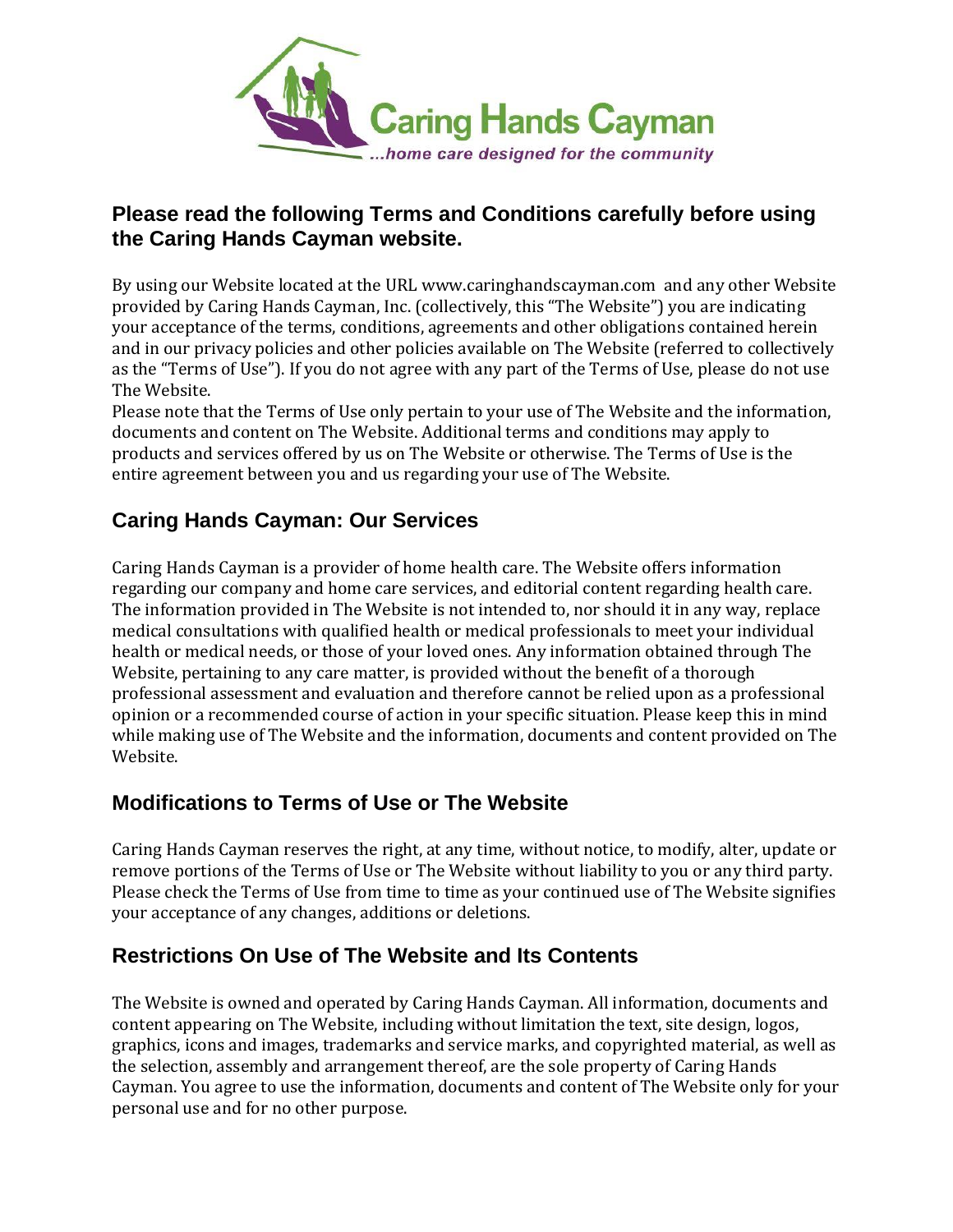

Subject to the Terms of Use, Caring Hands Cayman grants you a non-exclusive, nontransferable, limited right to access, use and display The Website and the information, documents and content on The Website. We authorize you to download and print the information, content and documents on The Website solely for your personal, noncommercial viewing, browsing and shopping purposes. The authorization of use granted to you in the Terms of Use is not a transfer of title and your use is subject to the following restrictions: (1) any other copying, use, modification, reproduction, performance, display, incorporation into any other Website or other work, mirroring The Website, framing The Website, or redistribution, retransmission or publication of any downloaded material is strictly prohibited without our express written consent; (2) you agree not to change or delete any copyright, trademark or other proprietary notices from any copy of the information, content and documents which you download or print from The Website; (3) you agree not to interrupt or attempt to interrupt, in whole or in part, the operations of The Website; and (4) you agree not to transfer the information, content and documents from The Website to any other person unless you give them the Terms of Use.

# **Rules of User Conduct**

By posting information in or otherwise using any communications service, chat room, message board, newsgroup, software library or other interactive service that may be available to you on or through The Website, you agree that you will not upload, post or otherwise distribute or facilitate distribution of any content, including without limitation text, communications, software, images, sounds, data or other information, that:

- 1. is unlawful, threatening, abusive, harassing, defamatory, libelous, deceptive, fraudulent, invasive of another's privacy, tortuous, contains explicit or graphic descriptions or accounts of sexual acts (including but not limited to sexual language of a violent or threatening nature directed at another individual or group of individuals) or otherwise violates the Terms of Use;
- 2. victimizes, harasses, degrades or intimidates an individual or group of individuals on the basis of religion, gender, sexual orientation, race, ethnicity, age or disability;
- 3. infringes on any patent, trademark, trade secret, copyright, right of publicity or other proprietary right of ours or any third party;
- 4. constitutes unauthorized or unsolicited advertising, junk or bulk email (also known as "spamming"), chain letters, any other form of unauthorized solicitation or any form of lottery or gambling;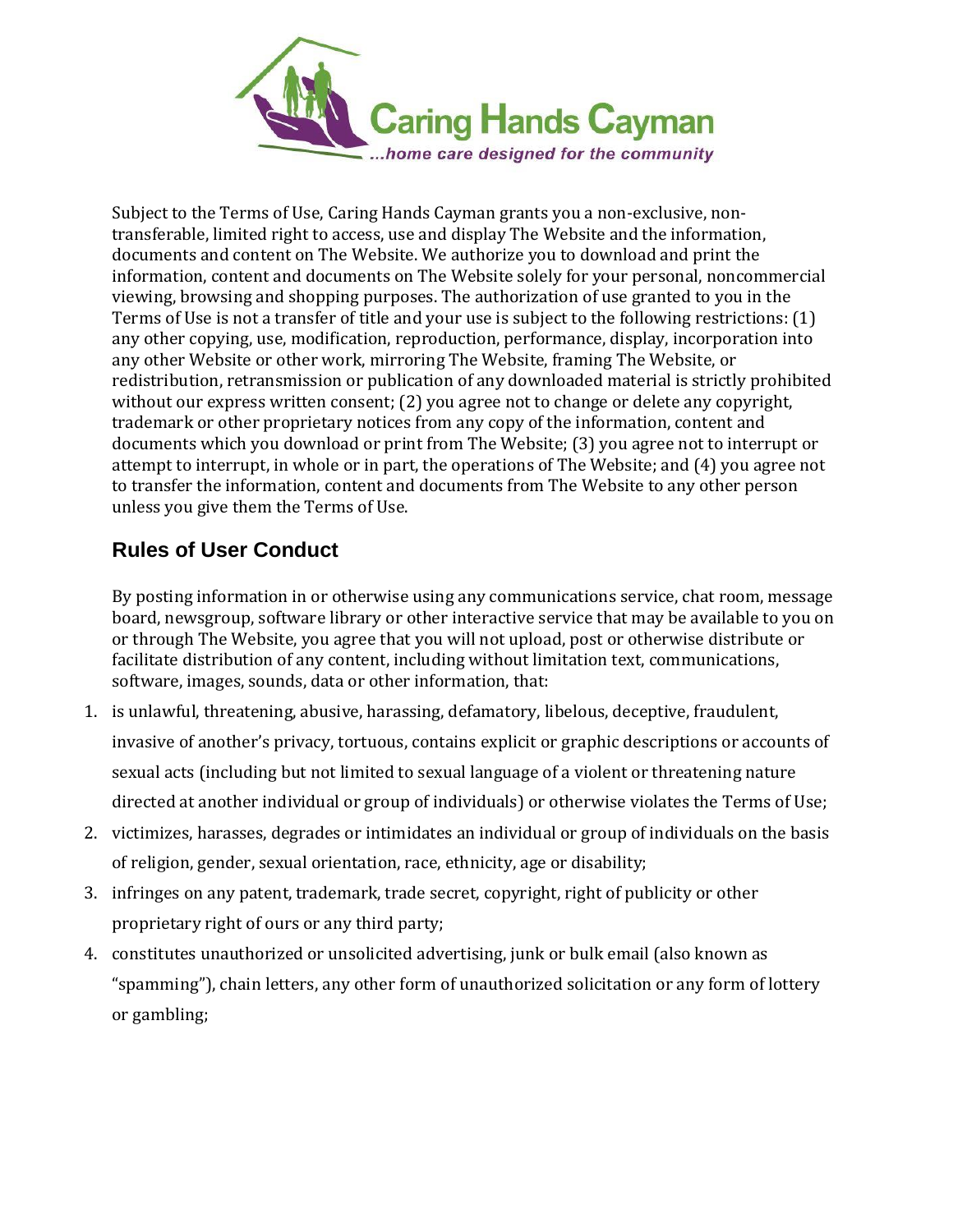

- 5. contains software viruses or any other computer code, files or programs that are designed or intended to, or actually do, disrupt, damage or limit the functioning of any software, hardware or telecommunications equipment or to damage or obtain unauthorized access to any data or other information of any third party;
- 6. or impersonates any person or entity, including any employee or representative of us. You agree that you will not misuse or abuse account access and passwords, and that you are solely responsible for all conduct and transmissions that take place under your account access and passwords.

## **No Medical Advice or Recommendations**

The Website offers information, tools and resources to manage the care of persons with agerelated and physically debilitating needs. Caring Hands Cayman does not provide medical advice through The Website or through any services offered on The Website. We are not a medical referral service and The Website does not provide medical referrals or make recommendations or endorsements for any healthcare providers.

#### **Disclaimers**

While Caring Hands Cayman endeavors to provide the most accurate, up-to-date information available, the documents, content and information contained on The Website may, at times, contain technical inaccuracies, typographical errors, and other errors or mistakes and may be changed or updated without notice. We cannot guarantee or warrant that the content or other information provided through The Website will be accurate or up-to-date or that the procedure for purchasing products and/or services will operate correctly. In the event any service or product is listed at an incorrect price or is not actually available due to incorrect supplier information or other error, we shall have the right to refuse or cancel orders placed for the products or services listed at the incorrect price or actually unavailable, regardless of whether your credit card has been charged and the order has been confirmed. Information on price and availability is subject to change without notice. We are not responsible for any service interruptions on The Website or its availability to you.

The Website and the information, content and documents on The Website are provided by us on an "as-is" basis. Caring Hands Cayman makes no representations or warranties of any kind with respect to any of the products or services sold through The Website and hereby disclaim any implied warranties with regards thereto. We do not warrant the accuracy, completeness, currency or reliability of any of the content, information and documents found on The Website. You acknowledge that any reliance on any such content, information and documents shall be at your sole risk.

To the full extent permissible by applicable law, Caring Hands Cayman disclaims all representations and warranties of any kind, express or implied, including, but not limited to,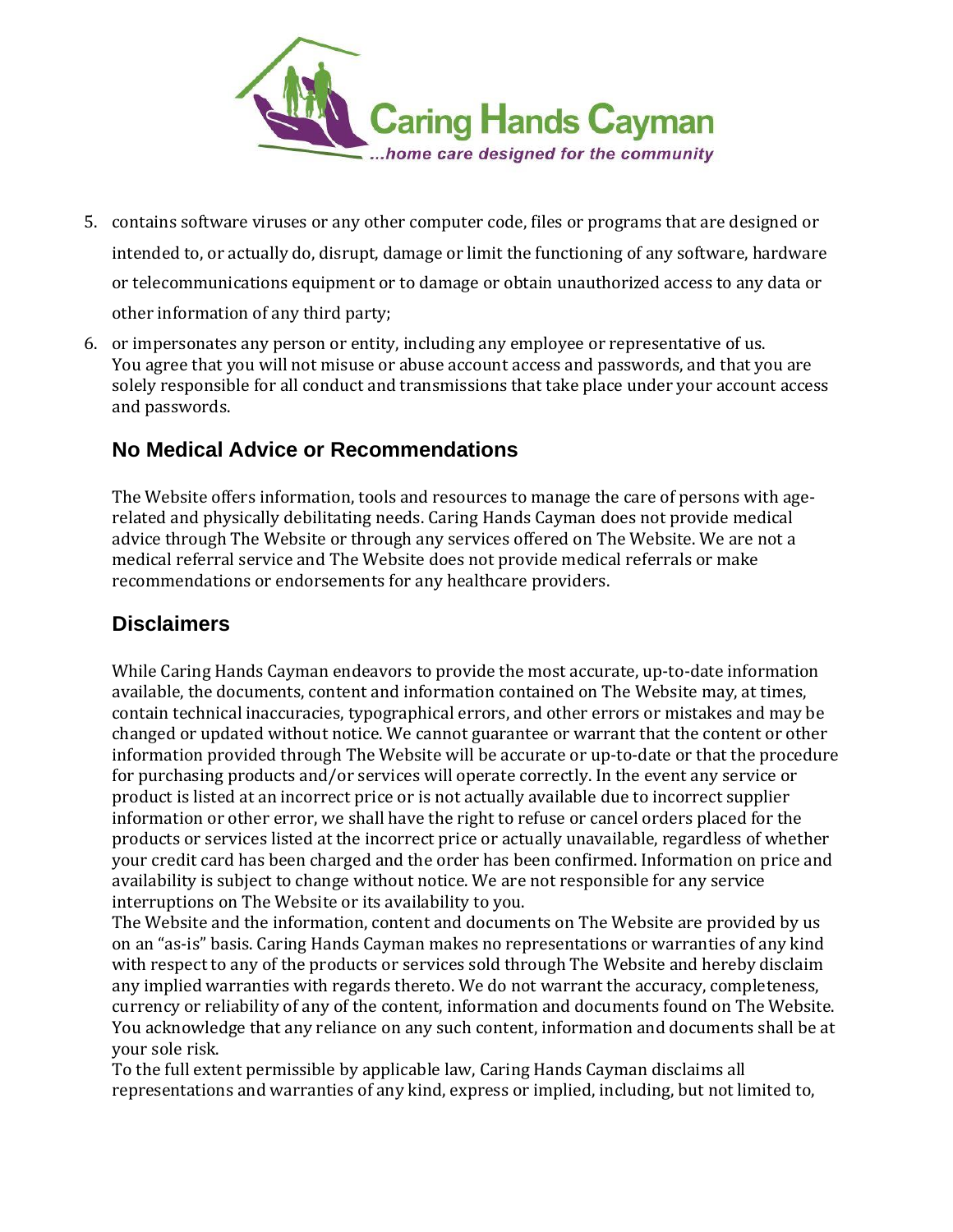

implied warranties of merchantability and fitness for a particular purpose, as to the operation of The Website, and the information, content, and documents included on The Website and we disclaim all representations and warranties of any kind, express or implied, with regard to title or ownership of the content, information and documents on The Website.

# **Limitation of Liability**

Caring Hands Cayman shall not be liable for any damages to or viruses that may infect your computer equipment or software on account of your use of The Website. To the full extent permissible under applicable law, we shall not be liable to you or any other person under any contract, tort, strict liability or other legal theory for any damages of any kind relating to the use or attempted use of The Website, its content, information, documents or links, including, but not limited to, special, exemplary, indirect, consequential, incidental, or punitive damages (including but not limited to, lost profits or lost savings).

#### **Links**

The Website may contain links to other Websites on the Internet that are owned and operated by third party vendors and other third parties. Caring Hands Cayman is providing these links solely as a convenience. The appearance of a link does not imply our endorsement of the link or site, nor are we responsible for the content of any linked site. Links do not imply that we are affiliated with or associated with, or that we are legally authorized to use, any trademark, or copyright or other propriety rights displayed in or accessible through the links, or that any linked Web site is authorized to use any trademark, trade name, logo or copyright symbol of ours. You access linked Websites at your own risk and it is your responsibility to take all protective measures to guard against viruses or other destructive elements or programs.

## **Third-Party Content**

Certain content, information and documents from third-party vendors may be made available as part of The Website. Caring Hands Cayman does not endorse or guarantee the accuracy or completeness of this content, information and documents and all of such content, information and documents are the sole responsibility and liability of such third-party vendors.

## **Compliance with Laws**

Caring Hands Cayman may, in our sole discretion, report actual or perceived violations of law to law enforcement or other appropriate authorities. If we become aware, through a complaint or otherwise, of any potential or suspected violation of the Terms of Use, we may (but are not obligated to) conduct an investigation to determine the nature and extent of the suspected violation and the appropriate enforcement action, during which investigation we may suspend services to any person being investigated and/or remove any material from our servers. You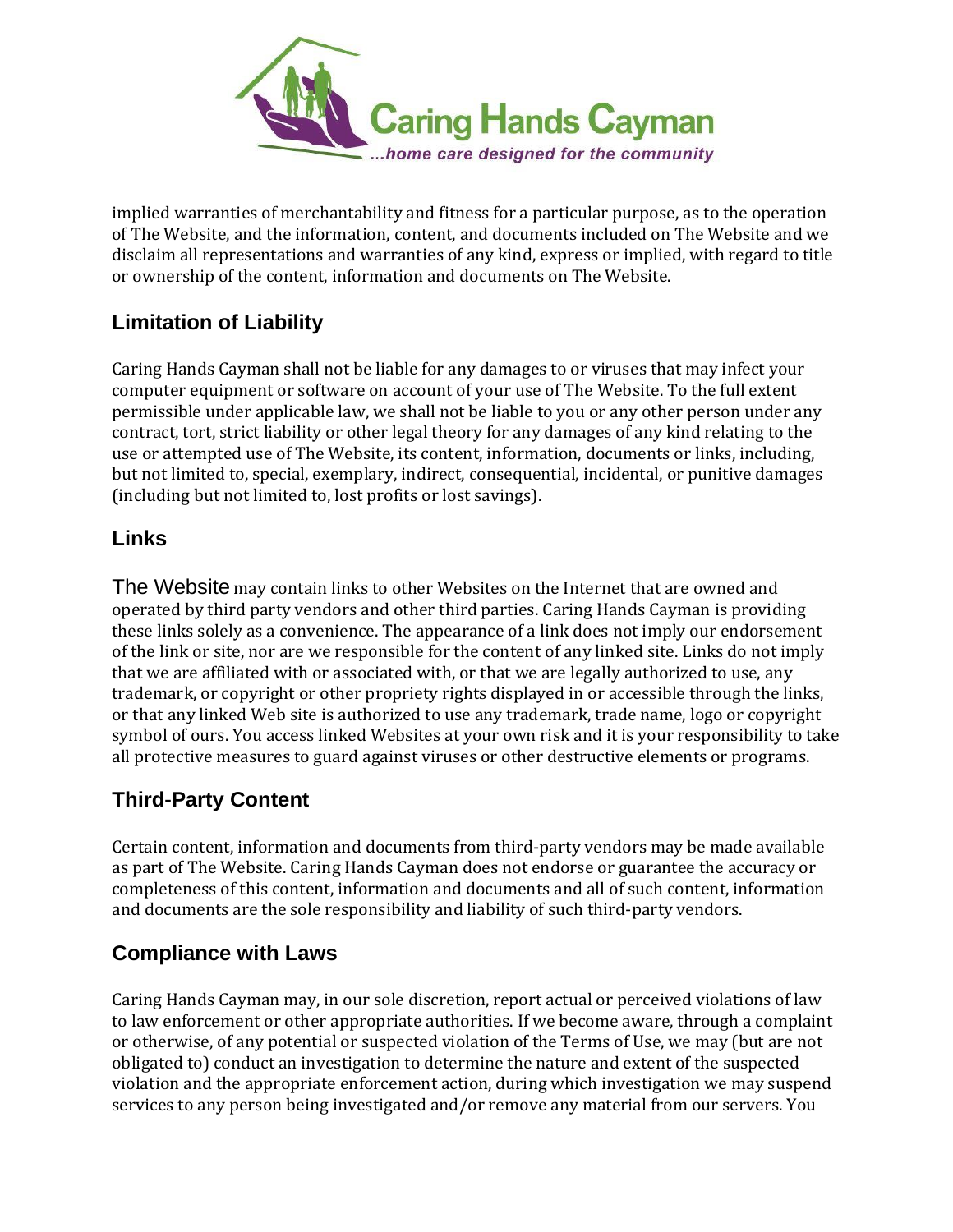

agree to cooperate fully with any such investigation. You acknowledge that violations of the Terms of Use could subject you to criminal or civil penalties.

### **User Responsibilities, Communications, Feedback, and Submissions**

By using The Website, you represent that you are of sufficient legal age to use The Website and to create binding legal obligations for any liability you may incur as a result of your use of The Website. You agree not to use The Website, or any content, information and documents contained on it for any illegal or inappropriate activities.

Caring Hands Cayman welcomes your comments and feedback regarding The Website. All comments, feedback, ideas, suggestions and other similar submissions disclosed, submitted or offered to us while using The Website or otherwise (collectively, "Submissions") are not confidential and will become and remain our property. We shall be entitled to use, display, publish, reproduce, modify, transmit, sublicense, translate and create derivative works from and distribute these Submissions in any medium and through any method of distribution, transmission or display for any purpose whatsoever, commercial or otherwise, without compensation or any other obligation to the provider of the Submissions.

### **Collection of Information**

Any personally identifiable information you may provide to Caring Hands Cayman via The Website is protected solely by the Terms of Use. You hereby agree that information you send to us via The Website, whether your information or information you are sending on someone else's behalf, cannot be guaranteed to remain entirely confidential and that we may use such information in conformity with the Terms of Use. By providing us information via The Website, you are agreeing that we may use any ideas, concepts, know-how or other information you provide to us via The Website. You warrant that you will not provide any information or materials to us via The Website that is defamatory, threatening, obscene, harassing, or otherwise unlawful, or that incorporates proprietary or confidential information or yours or of others.

#### **Termination of Usage**

Caring Hands Cayman may terminate or suspend your access to all or part of The Website, without notice, for any conduct that we, in our sole discretion, believe is disruptive to The Website or is in violation of any applicable law or the Terms of Use.

#### **Applicable Law**

Caring Hands Cayman controls The Website from our offices in Grand Cayman, Cayman Islands. The laws applicable to the interpretation of these Terms of Use shall be the laws of the